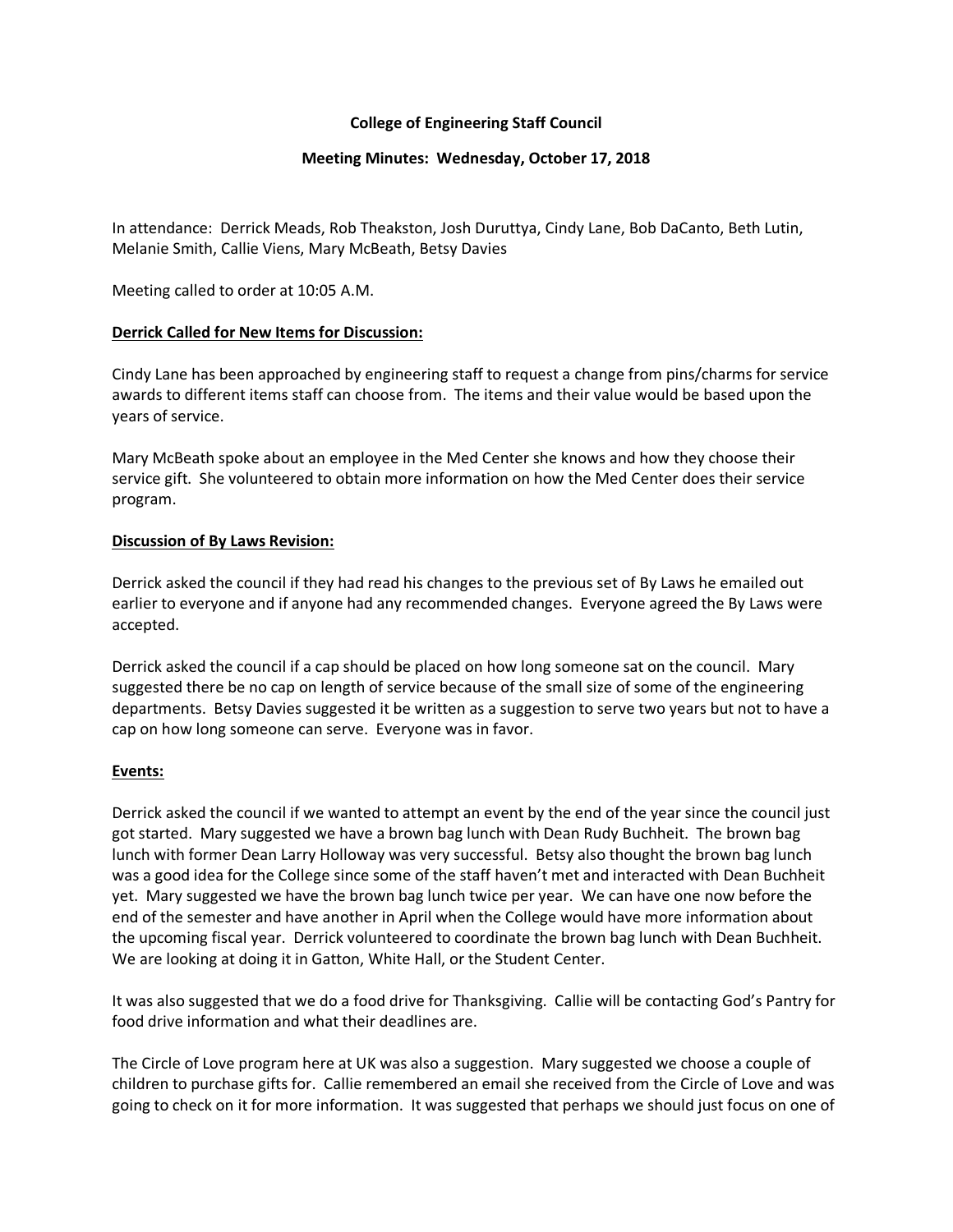the two events, the food drive or the Circle of Love. At this time, the food drive will be what the council will work on. We can suggest to staff to participate in the Circle of Love program.

Derrick also talked about the PI campaign and asked Betsy to brief us on the program this year. Betsy informed the council that this year they are not only targeting faculty and staff but also donors. Right now they are working with a donor to see if we can get matching gifts for what faculty and staff contribute. Betsy talked about how the actual contributions were down somewhat last year but the participation was up. Mary suggested that reporting show what new money is being given this year in addition to the money that is normally given each year.

Derrick also suggested we do a fun video roast to motivate faculty and staff with giving. Derrick also suggested a silent auction for scholarships on the Giving Day which should be around April  $17<sup>th</sup>$ .

A staff retreat for Engineering was also suggested but there may be too much going on in the College for staff to get away. Some departments in Engineering already have their own staff retreats.

It was suggested that this summer the Staff Council host a BBQ in the courtyard or have a food truck in the courtyard this summer for staff and faculty.

Rob suggested we have the lunch and learn sessions for staff. Topics can be things that matter to staff such as retirement, elder care, parking, etc. We can have these sessions to make sure staff have access to the resources they need.

### **Engineering Staff:**

Betsy suggested we feature one staff member each month by doing a staff spot light. It was suggested that this could be done in the Co-Eng newsletter that goes out each month.

In order to communicate to all staff what the council is doing, the council talked about needing someone from all areas of engineering represented in the staff council meetings. There are a few areas that aren't currently being represented. Derrick will follow up with those areas for representation.

It was brought up that different areas of the college are upset over the time off given before a holiday. Some staff feel like the time we leave should be the same college wide. Mary informed the council that Robyn Morefield sends out an email to all departments letting them know what time the Dean's Office will be leaving for the day. It is the Department Chairs who decide what time their staff can leave on those days. This is something that can't be changed. It is ultimately the department's decision.

It was suggested that new staff be invited to staff council meetings so they can see what we do and meet various people within the college.

The council talked about having classes specifically for engineering staff such as excel, leadership, etc. for professional development.

## **Goals and Strategies:**

Derrick wants to make sure the council stays on tasks during the meetings and perhaps we can do this by organizing our meeting around the strategies and goals we have set up.